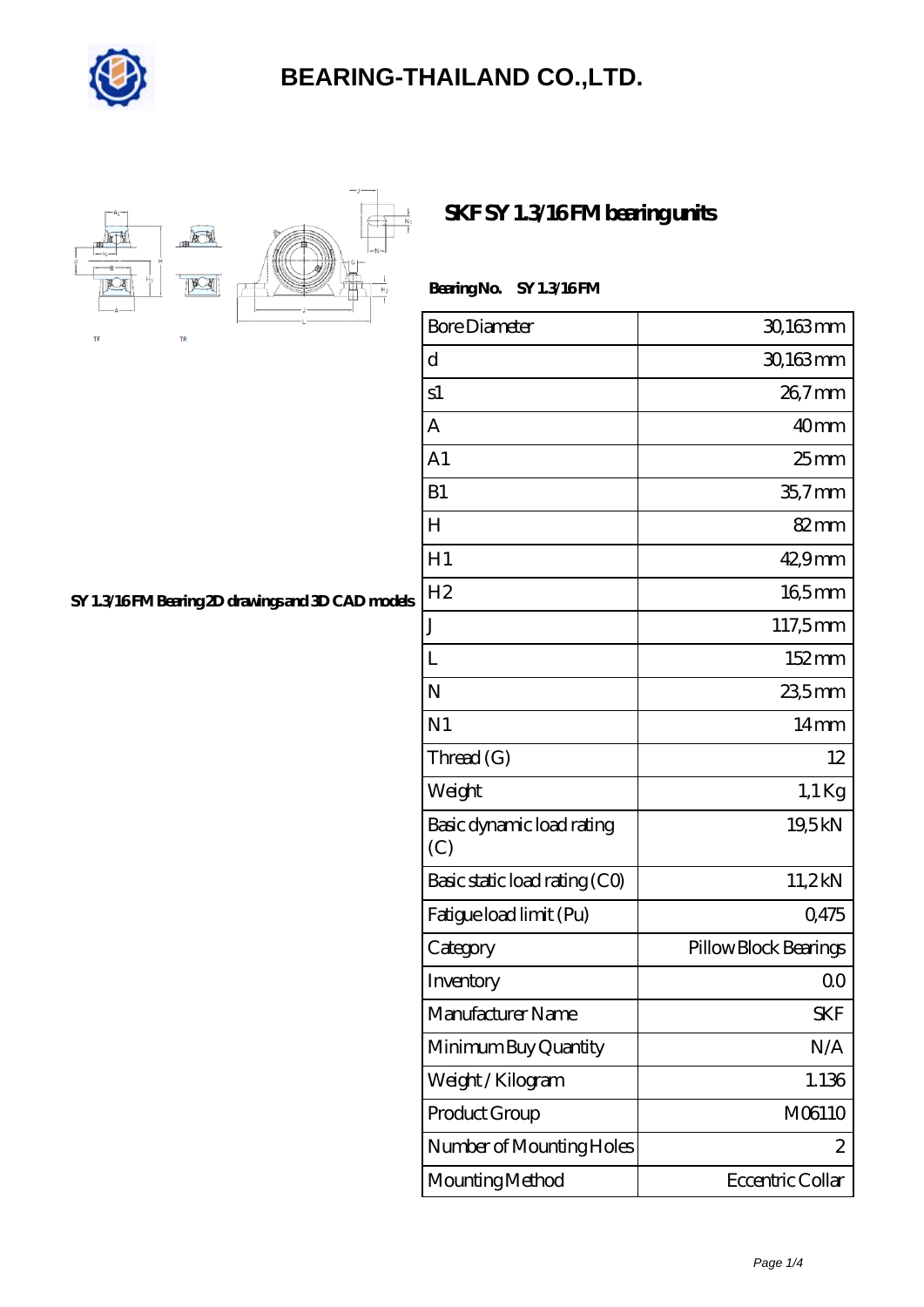

| Housing Style                    | 2 Bolt Pillow Block                                                                                                                                                                                     |
|----------------------------------|---------------------------------------------------------------------------------------------------------------------------------------------------------------------------------------------------------|
| Rolling Element                  | <b>Ball Bearing</b>                                                                                                                                                                                     |
| Housing Material                 | Cast Iron                                                                                                                                                                                               |
| Expansion / Non-expansion        | Non-expansion                                                                                                                                                                                           |
| Mounting Bolts                   | $1/2$ Inch                                                                                                                                                                                              |
| Relubricatable                   | Yes                                                                                                                                                                                                     |
| <b>Insert Part Number</b>        | YET 206-103                                                                                                                                                                                             |
| <b>Seals</b>                     | M Seal                                                                                                                                                                                                  |
| Housing Configuration            | 1 Piece Solid                                                                                                                                                                                           |
| Inch - Metric                    | Inch                                                                                                                                                                                                    |
| Other Features                   | Single Row   Standard Duty<br>  Narrow Inner Race   Y<br>Bearing                                                                                                                                        |
| Long Description                 | 2Bolt Pillow Block; 1-3/16"<br>Bore; 1-11/16" Base to<br>Center Height; Eccentric<br>Collar Mount; Ball Bearing;<br>4-1/4" Minimum Bolt<br>Spacing, 5" Bolt Spacing<br>Maximum; Relubricatable;<br>Cast |
| Category                         | Pillow Block                                                                                                                                                                                            |
| <b>UNSPSC</b>                    | 31171511                                                                                                                                                                                                |
| Harmonized Tariff Code           | 8483204040                                                                                                                                                                                              |
| Noun                             | Bearing                                                                                                                                                                                                 |
| Keyword String                   | Pillow Block                                                                                                                                                                                            |
| Manufacturer URL                 | http://www.skf.com                                                                                                                                                                                      |
| Manufacturer Item Number         | SY 1.3/16FM                                                                                                                                                                                             |
| Weight/LBS                       | 29                                                                                                                                                                                                      |
| Bore                             | 1.188Inch   30.175<br>Millimeter                                                                                                                                                                        |
| Bolt Spacing Maximum             | 5Inch   127Millimeter                                                                                                                                                                                   |
| Base to Center Height            | 1.688Inch   42.875<br>Millimeter                                                                                                                                                                        |
| Nominal Bolt Center to<br>Center | 4.6Inch   118Millimeter                                                                                                                                                                                 |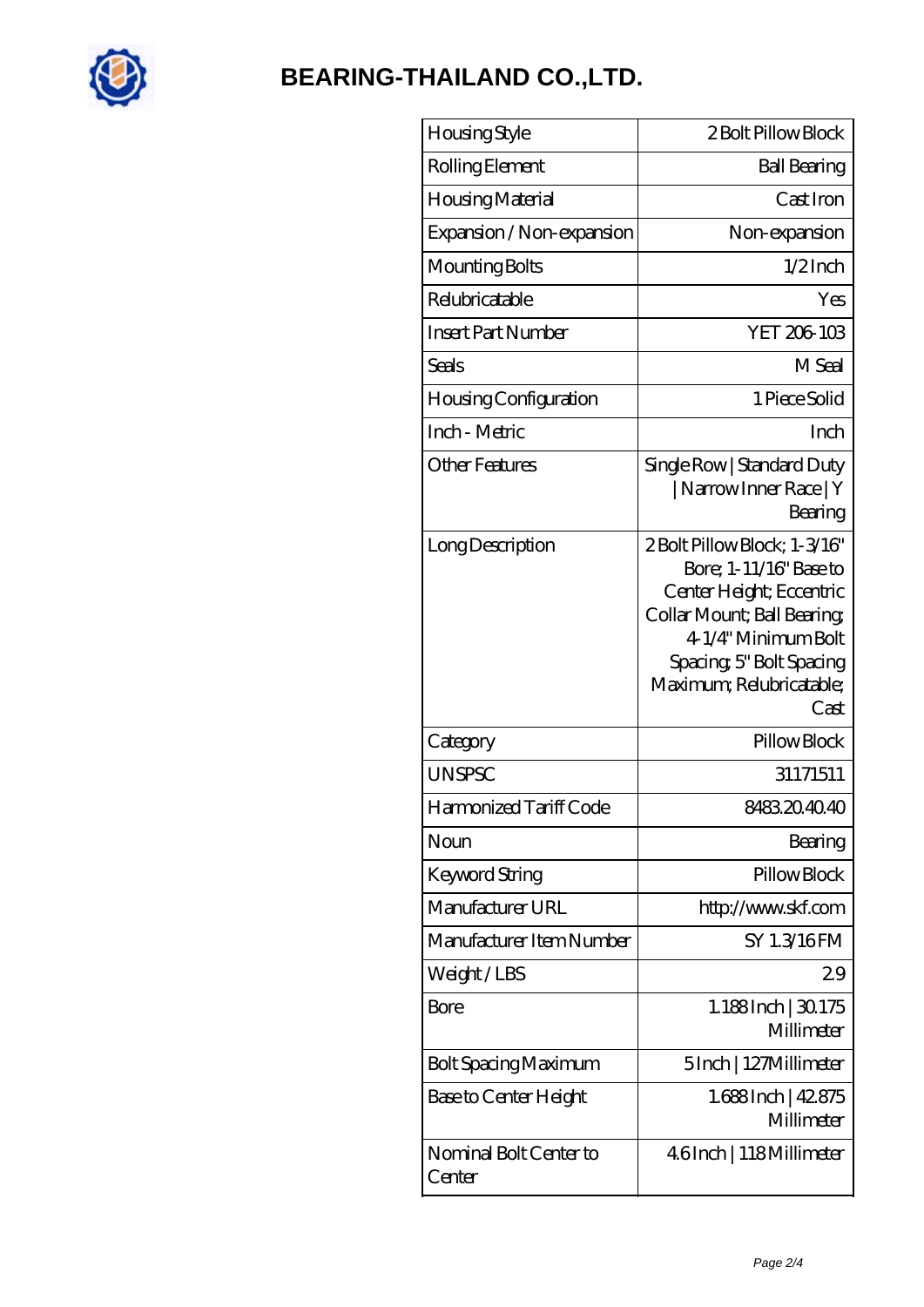

| Actual Bolt Center to<br>Center                 | OInch   CMillimeter          |
|-------------------------------------------------|------------------------------|
| Length Thru Bore                                | 1.406Inch   35.7 Millimeter  |
| <b>Bolt Spacing Minimum</b>                     | 4.25 Inch   107.95Millimeter |
| Housing material                                | Cast iron                    |
| $A_1$                                           | $25$ mm                      |
| $A_5$                                           | $225$ mm                     |
| $B_1$                                           | 35.7mm                       |
| $H_1$                                           | $429$ mm                     |
| $H_2$                                           | $17 \text{mm}$               |
| Jmax.                                           | $127 \,\mathrm{mm}$          |
| Jmin.                                           | $108$ mm                     |
| $N_1$                                           | $14 \text{mm}$               |
| $S_1$                                           | $267$ mm                     |
| $R_G$                                           | 1/4-28UNF                    |
| $R_1$                                           | 3mm                          |
| $\mathbf R$                                     | $45^{\circ}$                 |
| $D_N$                                           | 65mm                         |
| $SW_{N}$                                        | 7 <sub>mm</sub>              |
| $\mathrm{G}_{\mathrm{N}}$                       | 1/4 28 SAE-LT                |
| ${\rm J_6}$                                     | 140mm                        |
| $\rm J_7$                                       | 14mm                         |
| $N_4$                                           | 4mm                          |
| Basic dynamic load rating C                     | 19.5kN                       |
| Basic static load rating $C_0$                  | 11.2kN                       |
| Fatigue load limit $P_u$                        | 0475kN                       |
| Limiting speed                                  | 6300r/min                    |
| Mass bearing unit                               | 1.05kg                       |
| Thread grub screw $G_2$                         | 5/16 24 UNF                  |
| Hexagonal key size for grub<br>$s$ crew $N$     | 3969mm                       |
| Recommended tightening<br>torque for grub screw | 65N.<br>m                    |
|                                                 |                              |